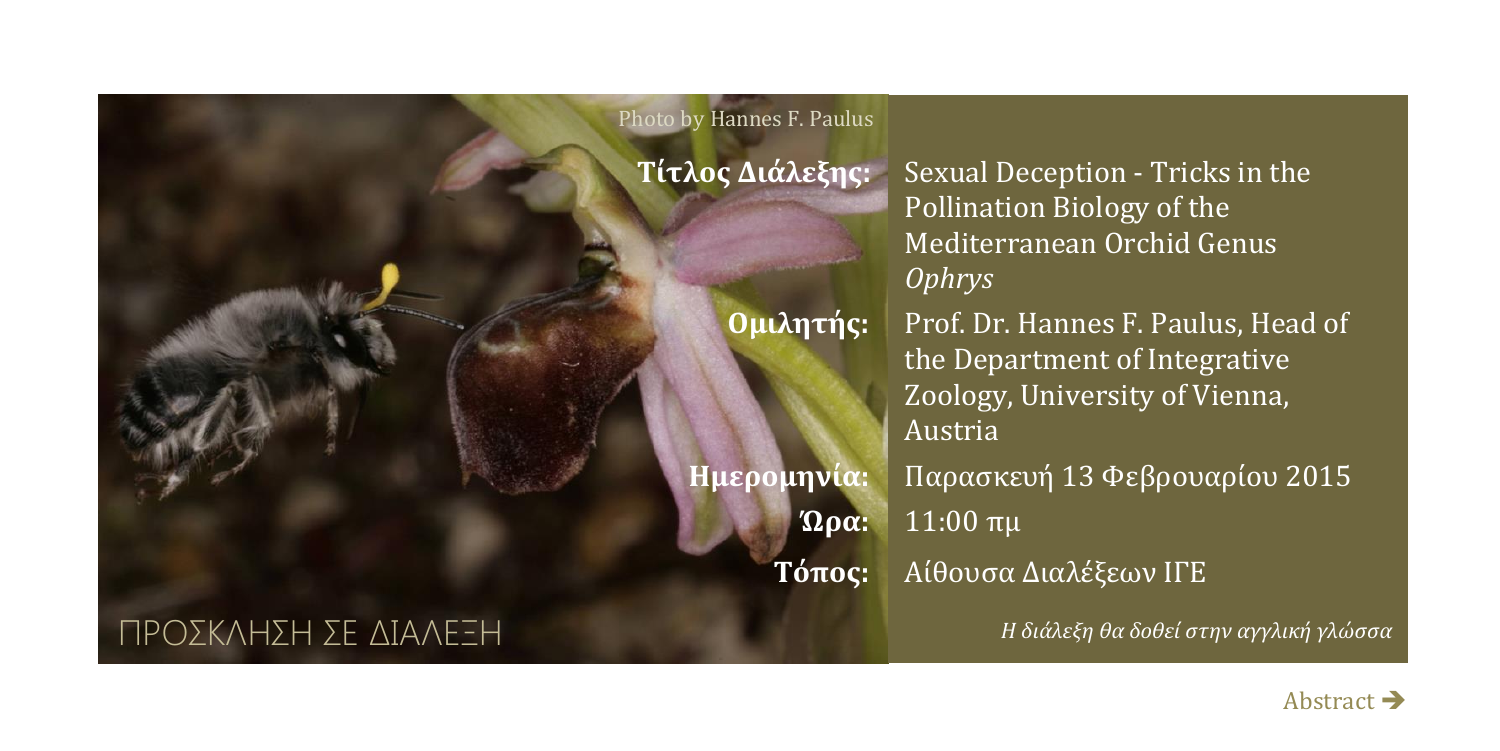

#### ΚΥΠΡΙΑΚΗ ΔΗΜΟΚΡΑΤΙΑ

<span id="page-1-0"></span>**ΙΝΣΤΙΤΟΥΤΟ ΓΕΩΡΓΙΚΩΝ ΕΡΕΥΝΩΝ** ΛΕΥΚΩΣΙΑ

ΥΠΟΥΡΓΕΙΟ ΓΕΩΡΓΙΑΣ, ΦΥΣΙΚΩΝ ΠΟΡΩΝ ΚΑΙ ΠΕΡΙΒΑΛΛΟΝΤΟΣ

Αρ. Φακ.: 5.29.01 Αρ. Τηλ.: 22 403 211 Ηλ. Ταχ.: [loukia.vassiliou@ari.gov.cy](mailto:loukia.vassiliou@ari.gov.cy)

| Τίτλος Διάλεξης: | Sexual Deception – Tricks in the Pollination Biology of the     |
|------------------|-----------------------------------------------------------------|
|                  | <b>Mediterranean Orchid Genus Ophrys</b>                        |
| Ομιλητής:        | Prof.Dr.Hannes F. Paulus, Head of the Department of Integrative |
|                  | Zoology, University of Vienna, Austria                          |
| Ημερομηνία:      | Παρασκευή 13 Φεβρουαρίου 2015                                   |
| Ώρα:             | $11:00$ πμ                                                      |
| Τόπος:           | Αίθουσα Διαλέξεων IΓΕ                                           |

### **Abstract**

Orchids of the genus Ophrys (Orchidaceae) attract with their flowers in a species-specific manner flying males of wild bees (Apoidea), Scoliidae, some digger wasps (Specidae) and scarabaeid beetles by leading them to believe they are receptive females. The deluded males try to mate with the labellum of the flower as with a true bee female (pseudocopulation). To be successful in this kind of deception an Ophrys flower must imitate all relevant signals which are used by bee females to attract their males. Most important are imitations of optical, olfactory and tactile signals. As in the sexual behaviour of insects the most important signals are the olfactory compounds. In various analyzes and experiments it is shown that the small of the Ophrys flower is a perfect imitation of the sexual pheromones of the pollinator's female. As this attraction is species specific pollinator males transfer Ophrys pollen only in a given Ophrys species. From an evolutionary point of view, the pollinator males act as pregamic isolation mechanisms. As there is a species rich diversity of wild bees, many Ophrys species could evolve, each specialized of a single bee species as pollinator. But bee males will learn very quickly to avoid these female like flowers. The presentation will show that an evolutionary answer to this learning behaviour is the high variability of the flower within a species and with further cleverness an Ophrys flower is working to get a maximum of pollination

## **Short scientific Curriculum vitae of Prof.Dr.Hannes F.Paulus**

Place of Birth: Berlin, Germany Nationality: Austrian and German University: Department of Integrative Zoology, University of Vienna, Austria